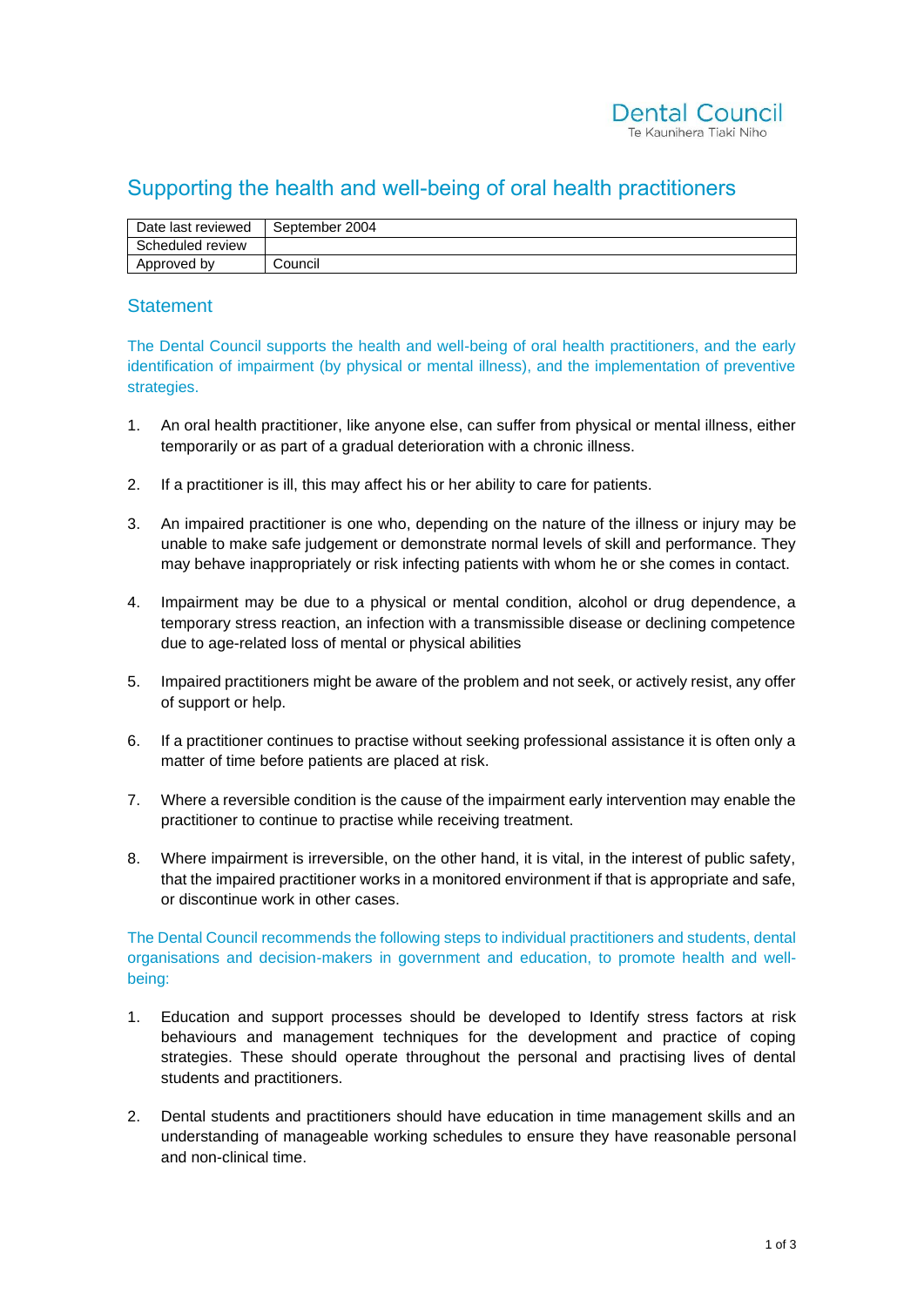- 3. Education, training and practice environments should ensure opportunities for adequate exercise, work-breaks and time for personal, family or social life.
- 4. Mechanisms should be developed to facilitate potential flexibility and change in career choice for dental students and practitioners.
- 5. Every dental student and practitioner should be encouraged to have a personal medical adviser for comprehensive care. Practitioners should not treat their own illnesses or selfprescribe.
- 6. Every dental student and practitioner should be familiar with the Dental Council's Policy statement on major viral transmissible diseases and be provided with a copy of the 'Self Care' publication.
- 7. Decision makers in government, educational and health care funding and delivery, should consider the potential impact of policy and administrative changes on the health of dental students and practitioners and involve representative bodies fully in changes to their regimes.
- 8. Dental students and practitioners should be encouraged to seek help and support from appropriately qualified professionals in dealing with professional and personal problems. This assistance should be confidential and supportive in a climate free of stigma and the threat of negative consequences. It should provide a range of services from stress help lines, counselling, rehab programmes and follow up protocols.
- 9. Monitoring of the stress factors affecting dental students and practitioners should be conducted and used in the evaluation of support and assistance strategies.
- 10. Impaired practitioners should be restored to limited or full practice without delay as soon as rehabilitative measures have been judged to be successful. There should be ongoing support and monitoring to ensure their continued recovery and safeguard against relapse.

The Dental Council makes the following recommendations to education providers, and suggests that clear policies to implement these recommendations are established and be a component in any statutory accreditation regime:

- 1. There should be early and compulsory contact with stress management and prevention and awareness of high risk behaviour and symptoms of impairment
- 2. Role modelling and mentorship programmes should be encouraged
- 3. There should be personal counselling services and psychiatric treatment that is accessible, affordable, confidential and geographically separate from the dental school.
- 4. Initiatives should be implemented to allow increasingly informed career choice
- 5. Admission procedures should include a clear overview picture of the future career pathways available
- 6. Mechanisms should be established to provide flexibility for career change and opportunity
- 7. Mechanisms should be established for early identification, assistance and follow up of dental students at high risk from substance use and dependence or psychiatric illness
- 8. Dental students must be protected from discrimination on the basis of age, national or ethnic origin, race, religion or sexual orientation.